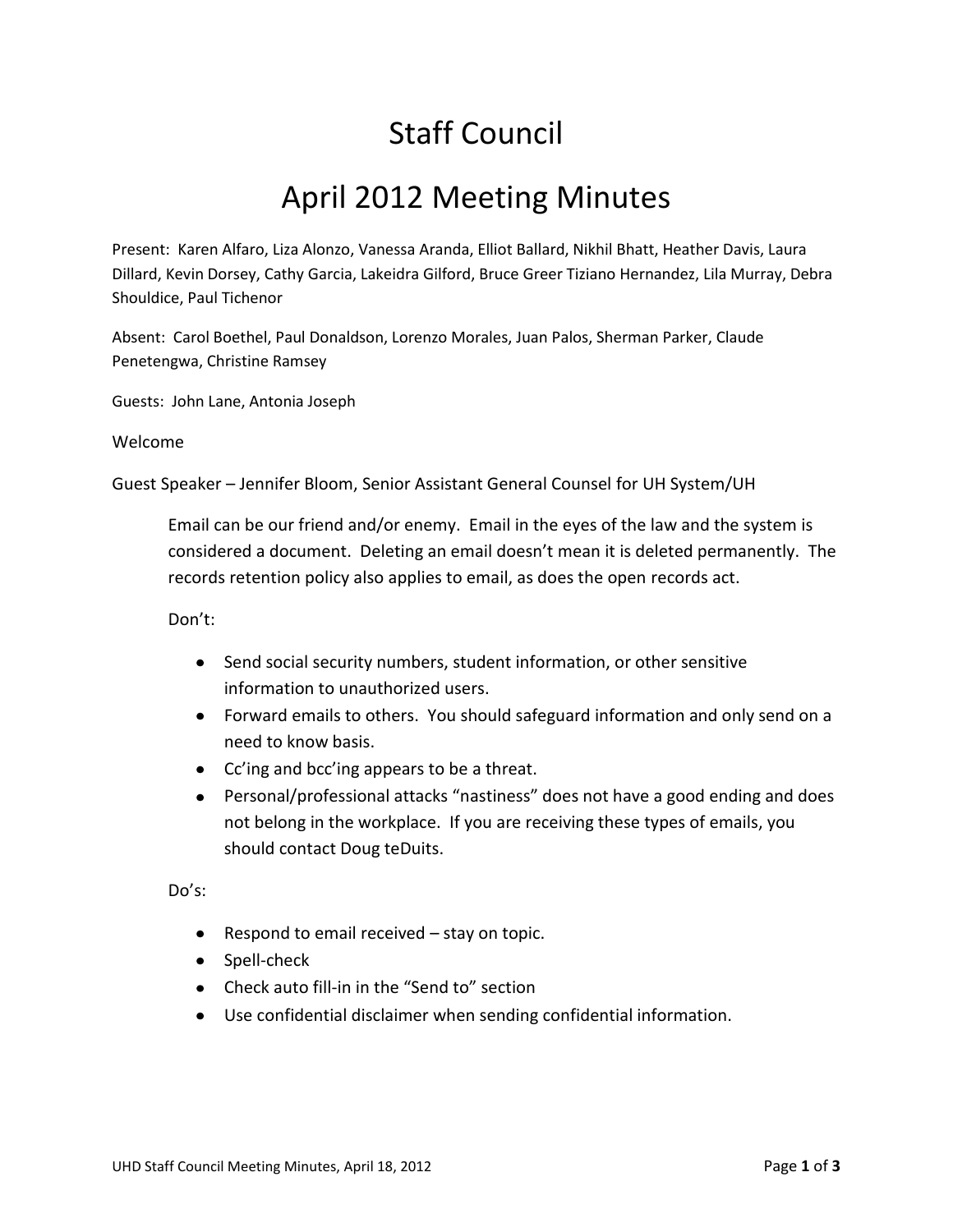Other important information:

- Use of signatures & closing quotes use professionalism. Never use racist, ethical, or derogatory jokes.
- Know when to use email, which can be used as evidence. Long emails should be left for vocal discussion as they could be considered confidential, message could be misunderstood.
- Do not unnecessarily send attachments unauthorized information (student & financial)
- Password protect thumb drives, laptops, smart phones with UHD email access, etc.
- Personal emails and texts could also be asked for in court cases (although UH-System would not necessarily require it).

Treasurer Report – report was approved.

Approve January/February minutes - approved

Upcoming Events (Events Committee):

Chili Cookoff – April 21 – volunteer list was passed around. Ticket sales – turn in money to Vanessa once received.

Staff Awards – June 1 – volunteer list was passed around.

Committee Reports:

Staff Affairs: Lunch & Learn – Doug teDuits, Conflict Resolution, Part II; UHD 101 – Get the Facts.

Website – work is continuing.

Bylaws – everyone please look over and send us information that needs to be updated.

Book scholarship – being reviewed by SC Executive Council.

Other – Shirts have been ordered. Please bring \$10 to Vanessa when you get a chance. Please return the sashes from the holiday party if you volunteered to have them cleaned.

## President's Report:

Morale Survey – has been mentioned and will be given to David Bradley who will take it to the UHD Exec Cabinet. Let Elliot know if you need a copy of the survey.